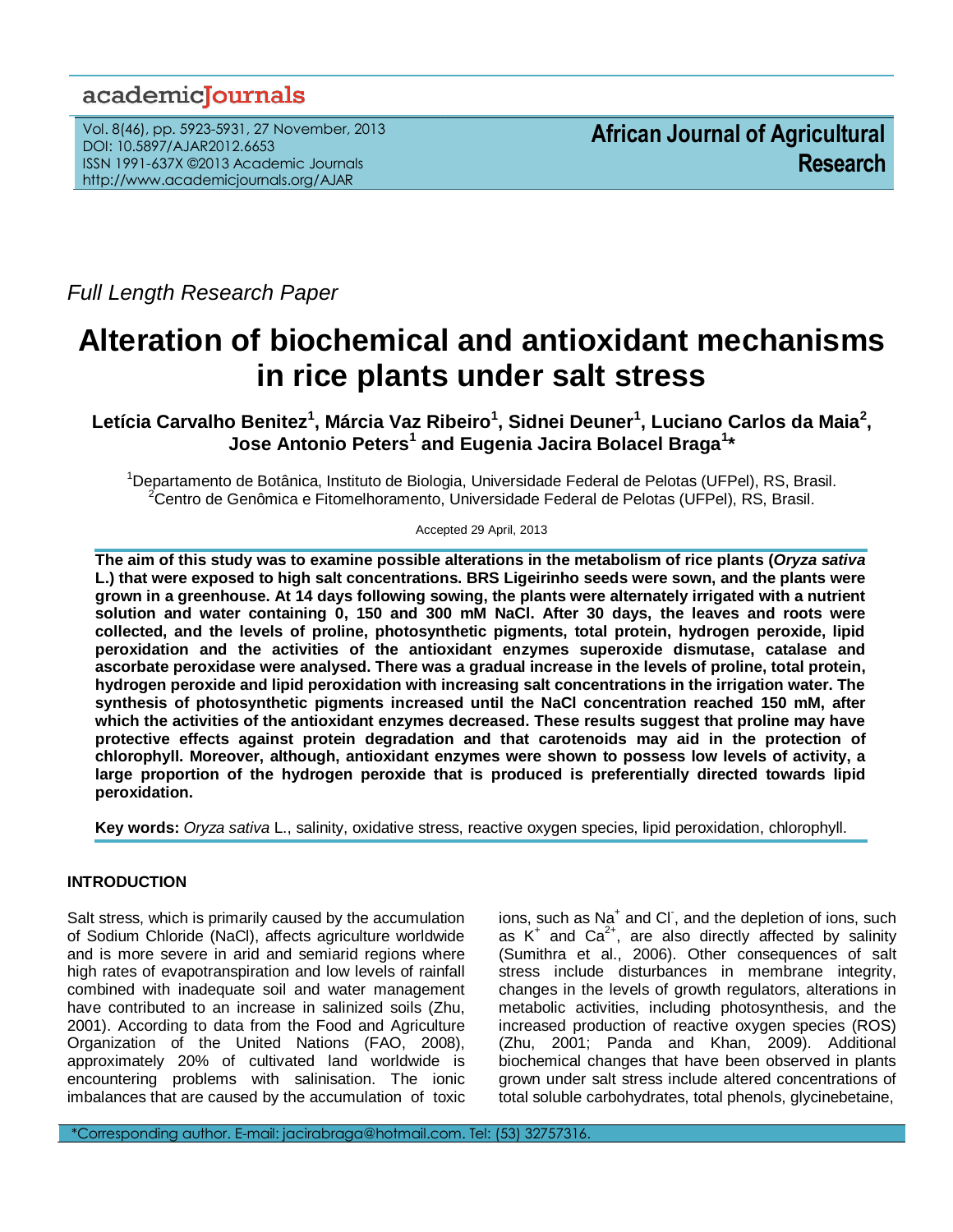proline (Lacerda et al., 2001; Ashraf and Foolad, 2007), chlorophyll (Netono et al., 2004) and total proteins (Lunde et al., 2007).

Under osmotic stress, proline acts as an osmoregulator and osmoprotectant, aiding in the redox balance within the cell, in addition to being an excellent source of carbon and nitrogen. It has been proposed that proline may also contribute to the stabilities of protein structures, control ROS and act as an indicator of adaptive responses (Maggio et al., 2002). In recent years, special attention has been given to the cellular damage caused by the accumulation of ROS under conditions of stress. These radicals, when produced in excess, may be destructive to cells by reacting with the unsaturated fatty acids of phospholipid membranes, altering their functionalities and promoting lipid peroxidation. Some of the antioxidant enzymes that are involved in the elimination of ROS in plants include superoxide dismutase (SOD), ascorbate peroxidase (APX), glutathione peroxidase (GPX), catalase (CAT), monodehydroascorbate reductase (MDHAR), dehydroascorbate reductase (DHAR) and glutathione reductase (GR) (Scandalios, 2005). In addition to other physiological mechanisms, the efficiency of the antioxidant system increases the tolerance capacity of the plant by diminishing the effects that are caused by ROS (Giannakoula et al., 2010).

Thus, the objective of this study was to investigate the responses of rice plants (*Oryza sativa* subspecies *indica*) to high concentrations of NaCl, examining alterations in the levels of proline, total proteins and photosynthetic pigments as well as the antioxidant mechanism.

## **MATERIALS AND METHODS**

## **Plant materials and cultivation conditions**

Rice seeds from the cultivar BRS Ligeirinho (subspecies *indica*) were sown in 5-L plastic pots that had been perforated at the bases to guarantee sufficient levels of water percolation. Sand that had been previously washed with water and 1% hydrochloric acid was used as the substrate. The plants were grown under greenhouse conditions at 70% relative humidity temperatures of  $25 \pm 2^{\circ}$ C and were watered daily, alternating between pure water and nutrient solutions that were developed by Hoagland and Arnon (1938). At 14 days after sowing, the plants were alternately watered with a nutrient solution and water containing NaCl at concentrations of 0, 150 and 300 mM. In total, 100 ml of saline solution was used to water each pot. Leaves and roots were collected for analysis 30 days after the initiation of the treatments.

## **Experimental design**

The experiment was conducted using a completely randomised design with 5 replicates/treatments for the photosynthetic pigments and proline analyses and 3 replicates for the remaining analyses. Each replicate was represented by a pot containing 10 plants. The data were subjected to analyses of variance to test for the sources of variation (2 tissues versus 3 NaCl concentrations) and their possible interactions. The results were considered significant when  $P \le 0.05$ , and the mean values were compared using Tukey's test with a 5% probability.

#### **Quantification of levels of proline, photosynthetic pigments, H2O<sup>2</sup> and lipid peroxidation**

A modified version of the method described by Bates et al. (1973) was used to determine the proline levels. Approximately, 1.5 g of leaf tissue was homogenised in porcelain mortar with 10 ml of 3% aqueous sulphosalicylic acid (w/v) and then centrifuged at 12,000 x g for 20 min. Next, 1 ml of the supernatant and 1 ml of ninhydrin acid were added to the tubes, which were kept in a boiling water bath for 60 min. They were then cooled in an ice bath, mixed with 4 ml of toluene and vigorously vortexed. Upon reaching room temperature, readings were obtained at 520 nm using a spectrophotometer with toluene as the blank. The absorbances were compared with the standard curve of proline, and the results were expressed as mmol proline  $g^{-1}$  FW (fresh weight). The photosynthetic pigments were extracted from 200 mg of macerated leaves, completely homogenised in 80% acetone and quantified using a spectrophotometer as described by Lichtenthaler (1987). The levels of chlorophyll *a,* chlorophyll *b,* total chlorophyll and total carotenoids were expressed as µg mg-1 FW. The chlorophyll *a* and *b* values were used to calculate the chlorophyll *a/b r*atio. The hydrogen peroxide concentrations were measured according to Sinha et al. (2005). Briefly, 200 mg of leaf and root tissues were macerated separately in 0.1% (w/v) trichloroacetic acid (TCA). The homogenates were then centrifuged at 12,000 x g for 15 min at 4°C. Subsequently, 0.5 ml of the supernatants were collected, and 0.5 ml of buffer consisting of 10 mM potassium phosphate (pH 7.0) and 1 ml of 1 M potassium iodide (KI) were added.

Absorbance readings at 390 nm were obtained using a spectrophotometer, and the  $H_2O_2$  concentrations were calculated by comparing measurements using a  $H_2O_2$  standard curve; the results were expressed in umol  $H_2O_2$  g<sup>-1</sup> FW. Lipid peroxidation was determined by quantifying thiobarbituric acid reactive species (TBARS) as described by Buege and Aust (1978). Approximately, 200 mg of plant tissue (leaf and root) were macerated in liquid  $N_2$ plus 20% polyvinylpolypyrrolidone (PVPP) and homogenized in 0.1% trichloroacetic acid (TCA) (w/v). The samples were centrifuged at 10,000 x g for 10 min. A 250 µL aliquot of supernatant was added to 1 ml of the reaction medium containing 0.5% (w/v) thiobarbituric acid (TBA) and 10% (w/v) TCA. The mixture was incubated at 95°C for 30 min. Subsequently, the reaction was stopped by incubation on ice, and spectrophotometric readings were performed at 535 and 600 nm. TBA forms complexes with malondialdehyde (MDA), which is a secondary product of the peroxidation process. The concentration of the MDA/TBA complex was calculated, and peroxidation was expressed as nmol MDA  $g^1$ FW.

#### **Enzymatic analyses**

The leaf and root samples (200 mg) were macerated in liquid  $N_2$ and 50% PVPP and homogenized in 1.5 ml of extraction buffer containing 100 mM potassium phosphate (pH 7.8), 0.1 mM ethylenediaminetetra-acetic acid (EDTA) and 10 mM ascorbic acid. The homogenate was centrifuged at 13,000 x g for 10 min at 4°C, and the supernatant was then collected to determine the SOD, CAT and APX activities. The total protein was eluted with the same buffer and quantified using the Bradford method (1976). The total soluble protein content was expressed as mg protein g<sup>-1</sup> FW. The SOD activity (EC 1.15.1.1) was assessed by the ability of this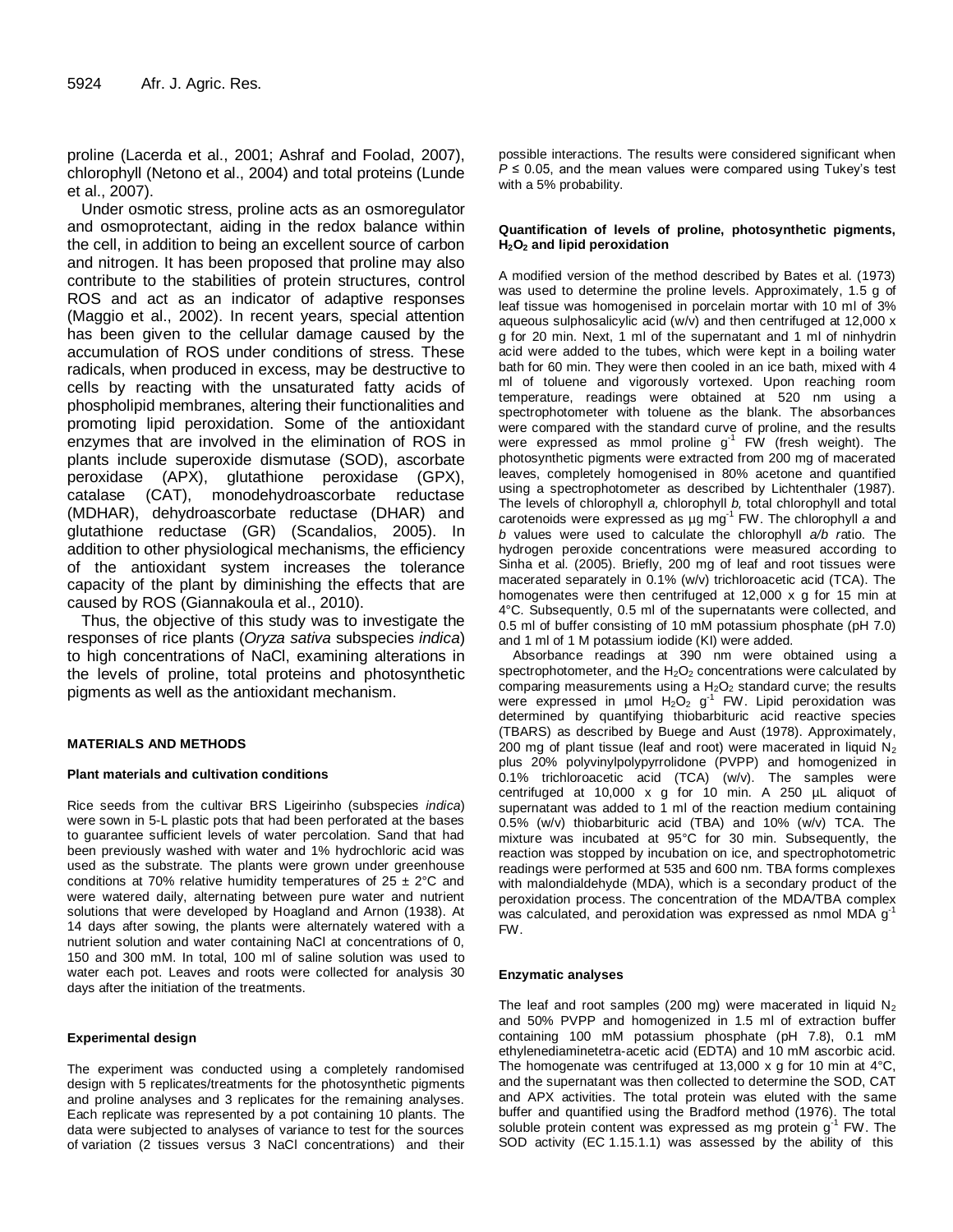enzyme to inhibit the photoreduction of nitroblue tetrazolium (NBT) in a reaction medium that included 100 mM potassium phosphate (pH 7.8), 14 mM methionine, 0.1 µM EDTA, 75 µM NBT and 2 µM riboflavin (Giannopolitis and Reis, 1977). Tubes containing the reaction medium and the samples were illuminated for 7 min with a 20 W fluorescent lamp. As a control, the same reaction medium without a sample was illuminated under the same conditions, whereas the blank was kept in the dark. Readings at 560 nm were obtained using a spectrophotometer, and one unit of SOD activity was considered to be the amount of enzyme that was capable of inhibiting 50% of the photoreduction of NBT under these experimental conditions. SOD activity was expressed as U mg<sup>-1</sup> protein.

A modified methodology described by Azevedo et al. (1998) was used to determine CAT activity (EC 1.11.1.6), which was monitored based on the degradation of hydrogen peroxide  $(H_2O_2)$  using a spectrophotometer at 240 nm for 2 min in a reaction medium containing 100 mM potassium phosphate buffer (pH 7.0), 12.5 mM  $H<sub>2</sub>O<sub>2</sub>$  and 50 ml of plant extract at 28°C. The same reaction medium without plant extract was used as the blank. CAT enzyme activity was expressed as µmol  $H_2O_2$  min<sup>-1</sup> mg<sup>-1</sup> protein. APX activity (EC 1.1.11.1) was determined according to Nakano and Asada (1981) by monitoring the rate of ascorbate oxidation at 290 nm. A reaction medium containing 100 mM potassium phosphate buffer (pH 7.0), 0.5 mM ascorbic acid and 0.1 mM  $H_2O_2$  was incubated at 28°C. Decreases in absorbance were monitored for 2 min from the beginning of the reaction, and APX activity was expressed as mmol ASA min<sup>-1</sup> mg<sup>-1</sup> protein.

## **RESULTS**

## **Changes in the levels of photosynthetic pigments, proline, total proteins, H2O<sup>2</sup> and MDA**

The analysis of variance for the photosynthetic pigments showed that the average of the chlorophyll *a*, chlorophyll *b*, total chlorophyll and total carotenoid concentrations were significantly different  $(P \le 0.05)$  between the NaCl concentrations that were tested, whereas the chlorophyll *a/b* ratio did not vary as a function of the presence of salt in the irrigation water. At a salt concentration of 150 mM, the synthesis of chlorophyll a, b and total chlorophyll increases of the 46, 45 and 46%, respectively, compared with the control. Chlorophyll synthesis was lower at 300 mM than at 150 mM. However, the mean values were also higher than those that were observed in the control treatments, but no significant differences were present (Figure 1A, B and C). The levels of total carotenoids as a function of the NaCl concentrations showed a similar pattern compared with the chlorophylls; increased synthesis occurred following treatment with 150 mM NaCl, which increased by 26%, compared with the control. At concentrations of 300 mM, the levels of total carotenoids decreased but were higher than those that were observed in the control treatment (Figure 1D). In general, the salinity levels significantly affected those of proline, which significantly differed for all treatments *(P* ≤ 0.05) (Figure 2A). The plants that were irrigated with water containing NaCl showed higher accumulations of proline in their leaves compared with the control plants; gradual increases of 4.3 and 12.3 fold were observed for the treatments with 150 and 300 mM NaCl, respectively, compared with the unstressed plants.

The total protein levels gradually increased in concordance with increases in salinity in both the leaves and roots. For this variable/response in the analysis of variance, there was a significant interaction ( $P \le 0.05$ ) between the sources of variation (tissues versus NaCl concentrations). In the leaves, the total protein levels significantly increased, and differences were observed between the 150 and 300 mM NaCl concentrations compared with the control. However, the differences between the treatments for the roots were not significant. At a concentration of 300 mM, there were higher levels of total proteins in the leaves and roots ,13.75 and 2.55 mg protein g-1 FW, corresponding with 54 and 33% increases, respectively, compared with the control plants (Figure 2B). The analysis of variance detected significant effects for the interactions tested between factors for the quantification of  $H_2O_2$ . Although, the results showed that both the leaves and roots produced higher amounts of  $H<sub>2</sub>O<sub>2</sub>$  under conditions of salt stress, these changes were significant only in the leaves, in which the  $H_2O_2$ concentration increased in parallel with the addition of salt to the irrigation water and was 21 and 29% higher at NaCl concentrations of 150 and 300 mM, respectively, compared with the control after 30 days of exposure (Figure 2C).

In the present study, the damage to cellular membranes due to salinity was evident by the increase in cellular MDA, which is a secondary product of the process of peroxidation. In the analysis of variance, there was a significant interaction between the factors that were tested. The leaves of the plants that were treated with 150 and 300 mM salt showed significant increases of 54 and 69%, respectively, in the MDA concentrations compared with the control plants. In the roots, the peroxidation values did not change, as shown by the  $H<sub>2</sub>O<sub>2</sub>$  levels, indicating that, for the cultivars studied, the effects of lipid peroxidation were more severe in the leaves (Figure 2D).

## **SOD, CAT and APX activities**

For SOD activity, there was a significant interaction (*P* ≤ 0.05) between the sources of variation tested; reduced activities were observed as NaCl concentrations increased. In the leaves, a 36% reduction was observed, and the difference between the 0 and 300 mM concentrations was significant. In the roots, a decrease of 24% was observed; however, the mean values between the salt concentrations did not differ significantly (Figure 3A). In the leaves, CAT activity decreased by 22 and 33% at concentrations of 150 and 300 mM, respectively,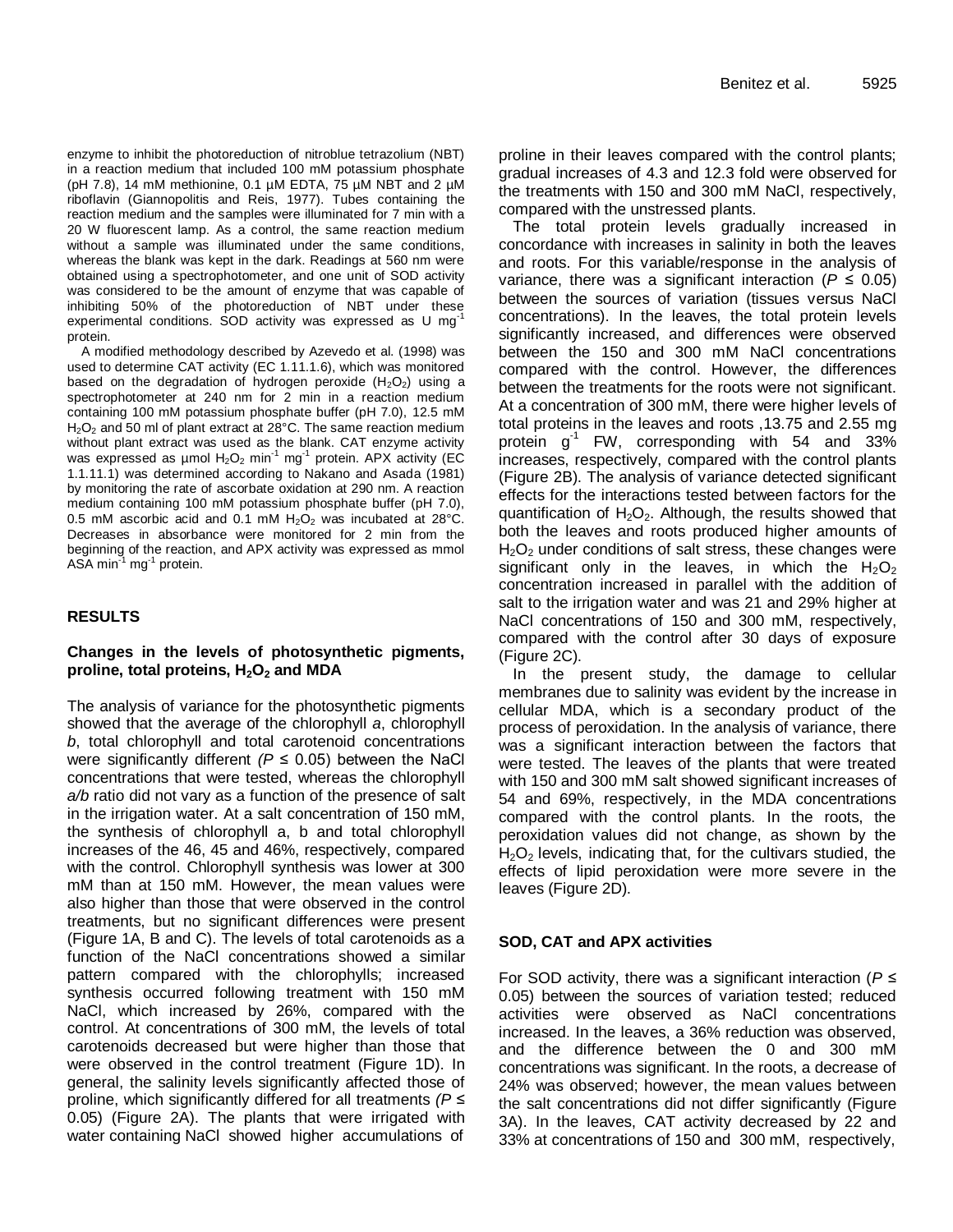

**Figure 1.** Contents of chlorophyll *a* (A), *b* (B), total chlorophyll (C) and total carotenoids (D), in plants of *O*. *sativa* L., from the cultivar BRS Ligeirinho, subjected to different concentration of NaCl for 30 days. Means followed by the same letter were not significantly different based on mean comparison by Tukey's test at *P* ≤ 0.05. Vertical bars indicate mean ± SE.

compared with the control treatment. This variation between the concentrations that were tested was significant. Conversely, in the root system, the same enzyme showed only a slight decrease in activity of approximately 6% in plants that were treated with 150 mM NaCl compared with the control plants, whereas at the highest concentration (300 mM), the activity increased to levels comparable with that of the control (Figure 3B). There was also decreased APX activity in the leaves. The plants that were subjected to NaCl concentrations of 150 and 300 mM showed decreases of 2 and 15% in APX activity compared with the control plants (0 mM).

The 0 and 150 mM NaCl treatments were significantly different than the 300 mM NaCl treatment. In the root system, APX activity only tended to show a slight decrease; however, these differences were not significant (Figure 3C).

## **DISCUSSION**

Chlorophylls are the most abundant natural pigments in plants and are common in all photosynthetic cells. The pigments involved in photosynthesis include chlorophylls *a* and *b* and the carotenoids. In this study, the plants retained their capacities for synthesising chlorophyll under salt stress, increasing their chlorophyll *a*, chlorophyll *b* and total chlorophyll concentrations. Considering the fact that at the intermediate NaCl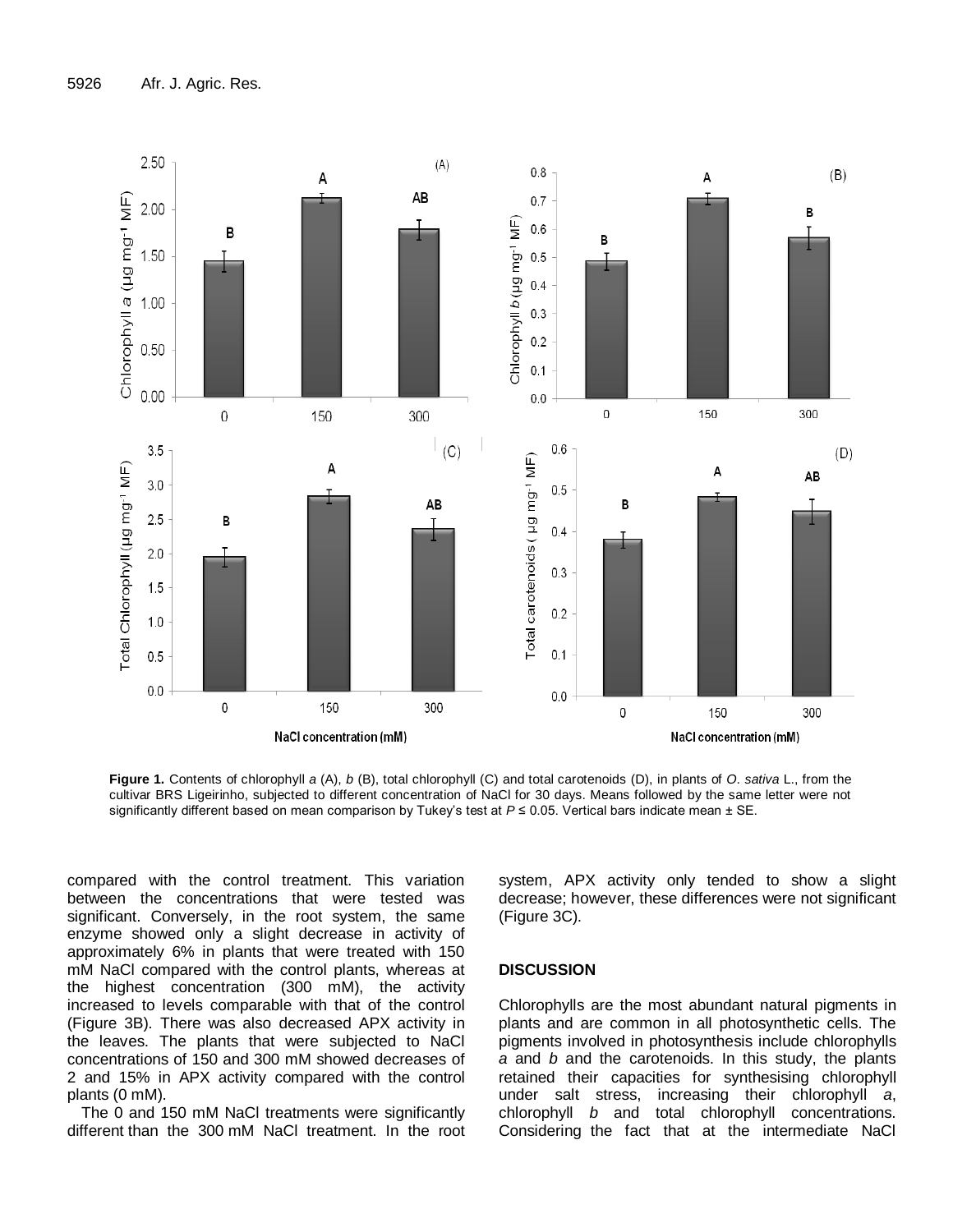

**Figure 2.** Level of proline (A), total protein (B), H<sub>2</sub>O<sub>2</sub> (C) and lipid peroxidation – MDA (D), in plants of *O. sativa* L., from the cultivar BRS Ligeirinho, subjected to different concentration of NaCl for 30 days. Means followed by the same letter were not significantly different based on mean comparison by Tukey's test at *P* ≤ 0.05. Lowercase letters compare the different tissues within each concentration and capital letters compare the same tissues in different concentrations. Vertical bars indicate mean  $\pm$  SE.

concentration that was tested (150 mM), higher mean values were observed for the synthesis of these pigments. This response may be partially explained by Santos (2004), who noted that the enzyme chlorophyllase may be stimulated to synthesise chlorophyll under conditions of moderate stress. However, such activity may be inhibited by high salt concentrations. Abiotic stress has been strongly linked with the decreased capacity to synthesise chlorophyll or with increased chlorophyll degradation in various types of plants, including aquatic plants (*Spirodela polyrhiza*) (Chang et al., 2011), legumes (*Medicago sativa*), cereals (*Avena sativa*) and grasses (*Lolium multiflorum*) (Hernandez-Pinero et al., 2002). However, the results of the current study indicate that the role of pigments in combating salt stress is still divergent and varies according to species. Conversely, in the present study, the maintenance of the synthesis of total carotenoids was observed together with increased levels of chlorophyll. This response is possibly related to the important role that carotenoids play as photoprotectants of chloroplast membranes, as suggested by Bartley and Scolnik (1995). According to Sharma and Hall (1991), carotenoids are accessory pigments that absorb and transfer radiant energy and protect chlorophyll from photooxidation. Therefore, the maintenance of carotenoid synthesis may involve the protection of chlorophyll, indicating that, under stress, rice plants appear to use carotenoids to avoid problems with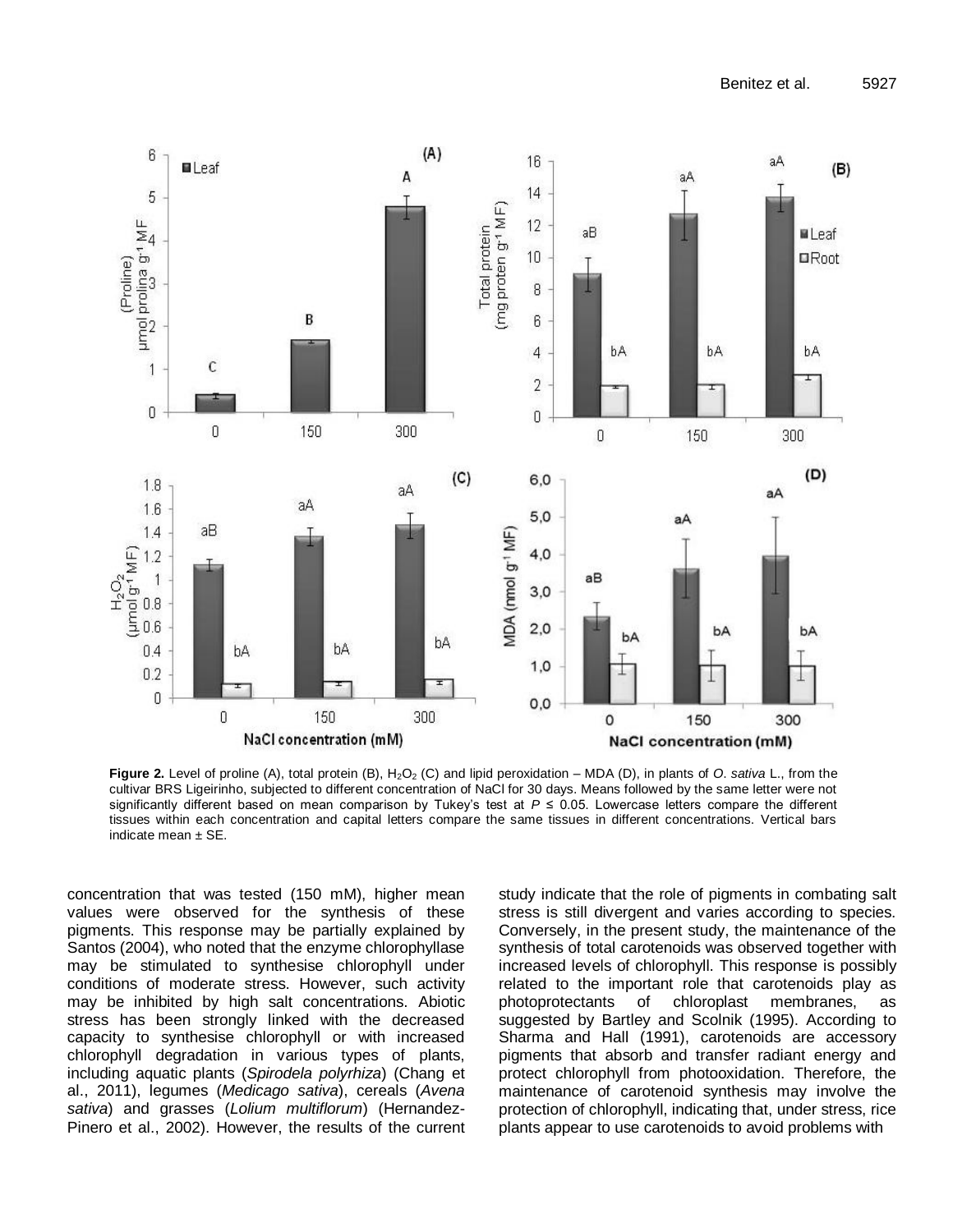

**Figure 3.** SOD (A), CAT (B) and APX (C) activity in plants of *O*. *sativa* L., from the cultivar BRS Ligeirinho, subjected to different concentration of NaCl for 30 days. Means followed by the same letter were not significantly different based on mean comparison by Tukey's test at *P* ≤ 0.05. Lowercase letters compare the different tissues within each concentration and capital letters compare the same tissues in different concentrations. Vertical bars indicate mean  $\pm$  SE.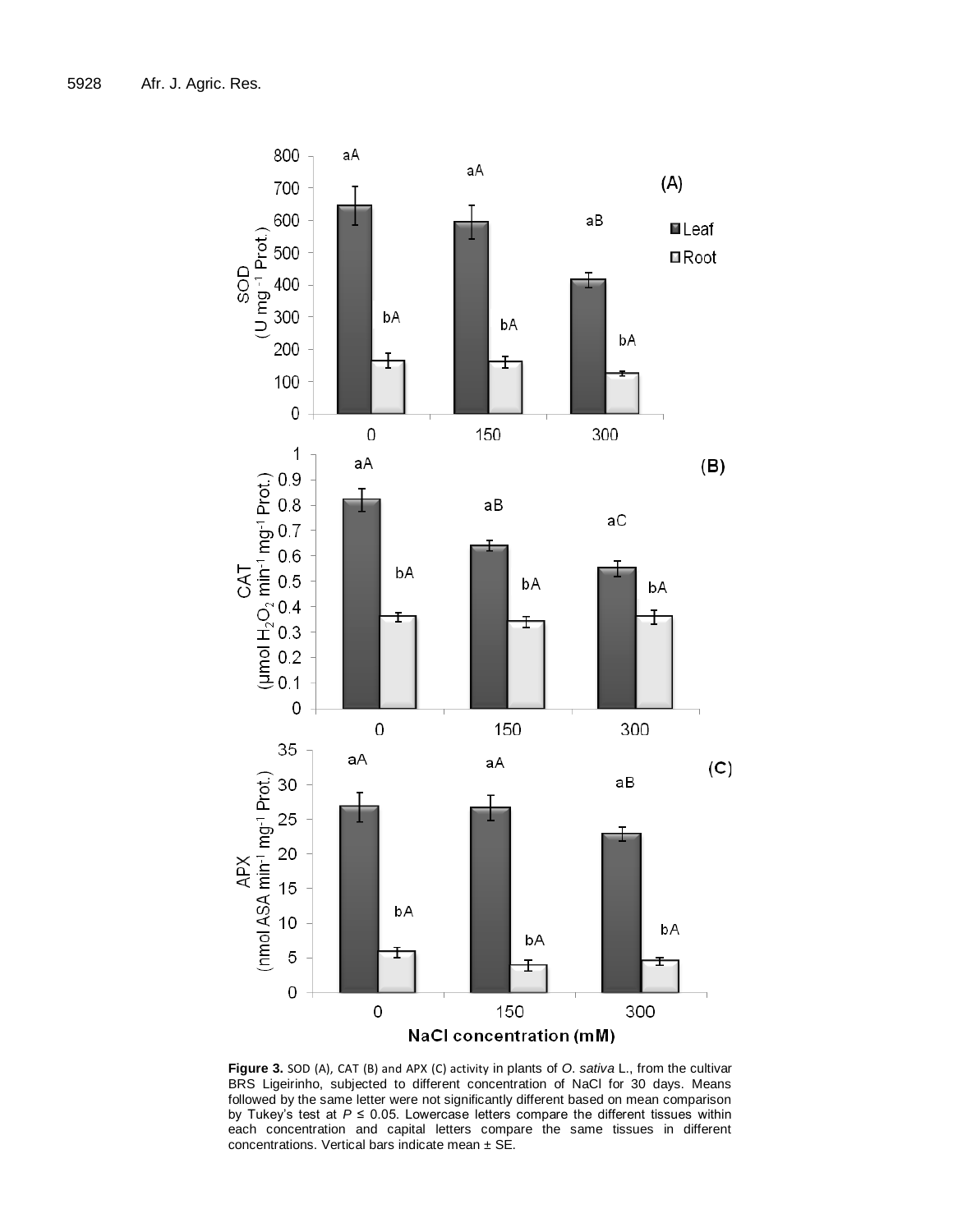photoinhibition and photooxidation.

The increased production of osmolytes, such as proline, is one of the biochemical changes that are caused by salt stress (Sripinyowanich et al., 2010). It has long been considered that proline is merely an osmolyte that protects subcellular structures and macromolecules under osmotic stress (Banu et al., 2009). However, proline accumulation is related to protective mechanisms against stress in several ways; for example, it has been shown to act as a molecular chaperone that is capable of protecting protein integrity and the activities of various enzymes (Szabados and Sauvoré, 2009). The gradual increase in free proline concentrations that were observed in the rice plants during this study indicate that salinity markedly affects them to produce a rapid osmotic adjustment, suggesting that it is a protective mechanism for salt stress in rice plants of the studied cultivar. These results are consistent with the findings of studies that have been performed using other cereals. For example, Goudarzi and Pakniyat (2009) observed a 2.6-fold increase in the proline concentrations of wheat that was irrigated with salt water over a four-week period. Under salt stress, there is typically a reduction in protein concentrations that is caused either by reduced protein synthesis or increased proteolysis (Parida and Das, 2005). However, according to Tester and Davenport (2003), there may also be an increase in the synthesis of a wide variety of proteins in response to salt stress, which primarily act to stabilise cellular membranes.

In this study, there was a trend towards increasing protein concentrations with concurrent increasing salt concentrations in the irrigation water. These results are consistent with those that were reported by Goudarzi and Pakniyat (2009), who observed increases in total protein concentrations in both salt-tolerant and salt-sensitive wheat cultivars. In rice plants that were exposed to 200 mM NaCl, Hien et al. (2003) reported that the protein levels were stable in both the leaves and roots of the salttolerant and salt-sensitive rice plants. The accumulation of ROS leads to oxidative stress, which occurs when there is an imbalance between ROS production and antioxidant defence systems (Wang et al., 2005). Lee et al. (2001) showed that NaCl treatments resulted in the increased accumulation of  $H_2O_2$  in the leaves but not the roots of rice plants. These results are consistent with those that were observed in this study with the rice cultivar BRS Ligeirinho, in which there was a significant increase in  $H_2O_2$  levels in the leaves of plants that were treated with NaCl compared with the control plants, whereas these significant changes were not observed in the roots. Cho and Seo (2005) observed an accumulation of H2O<sup>2</sup> in the leaves of *Arabidopsis thaliana* that was proportional to an increase in cadmium concentrations when the plants were subjected to this stress for 21 days. The authors admit that this was due to the reduced activities of enzymes that are directly involved in  $H_2O_2$  elimination, such as peroxidase (POX), APX and glutathione reductase (GR). Conversely, Lin and Kao (2000) observed decreased  $H_2O_2$  levels in the leaves of rice plants that were subjected to salt stress, indicating that this response is due to the increased activities of enzymes that are responsible for eliminating  $H_2O_2$ .

According to Scandalios (1993), the induction of lipid peroxidation is one of the most damaging effects of ROS and is an indication of ROS production. Our results show that increased levels of salinity induced oxidative stress as shown by lipid peroxidation, which was observed in the leaves of the rice plants and was highly significant at NaCl concentrations of 300 mM. This fact was evidenced by the increased formation of MDA in parallel with increased  $H_2O_2$  levels. MDA is a product of lipid peroxidation, and thus, it may be used as an indicator of the degree of lipid peroxidation (Tartoura and Youssef, 2011). Several studies have reported increased lipid peroxidation under different types of stress, including high doses of lead in *O*. *sativa* L. (Verma and Dubey, 2003), cold stress in *Glycine max* (L). Merr. (Posmyk et al., 2005), cadmium excess in *Nicotiana tabacum* (Islam et al., 2009) and salt stress in *Vigna unguiculata* L. (Deuner et al., 2011). In the present study, SOD, CAT and APX showed reduced activities in the leaves of rice plants as a function of salinity. However, in the roots, although, the activities were also lower, the reduction was less pronounced. Decreased activities of antioxidant enzymes after long periods of stress exposure have been reported by other authors. Lee et al. (2001) quantified SOD, CAT, APX and GR activities in rice plants that were grown with 150 mM NaCl and observed increased SOD and APX activities during the first three days of salt exposure, which decreased thereafter. Deuner et al. (2011) studied the effects of NaCl on the development of four genotypes of *V*. *unguiculata* L. seedlings and observed increased SOD activity up to a concentration of 150 mM and increased APX and CAT activities only up to a concentration of 100 mM. However, the activities of these enzymes under 200 mM NaCl stress were reduced compared with those that were observed in the control treatment.

According to Carmak and Horst (1991), reductions in the activities of some enzymes, such as CAT, indicates that in some plants that are maintained under stress conditions, the  $H_2O_2$  that is produced is more rapidly consumed by oxidative processes, such as lipid peroxidation, than eliminated via metabolism by the actions of antioxidant enzymes. This may explain the low enzymatic activities and high lipid peroxidation levels that were observed in this study.

## **Conclusions**

Under salt stress, rice plants, specifically the cultivar BRS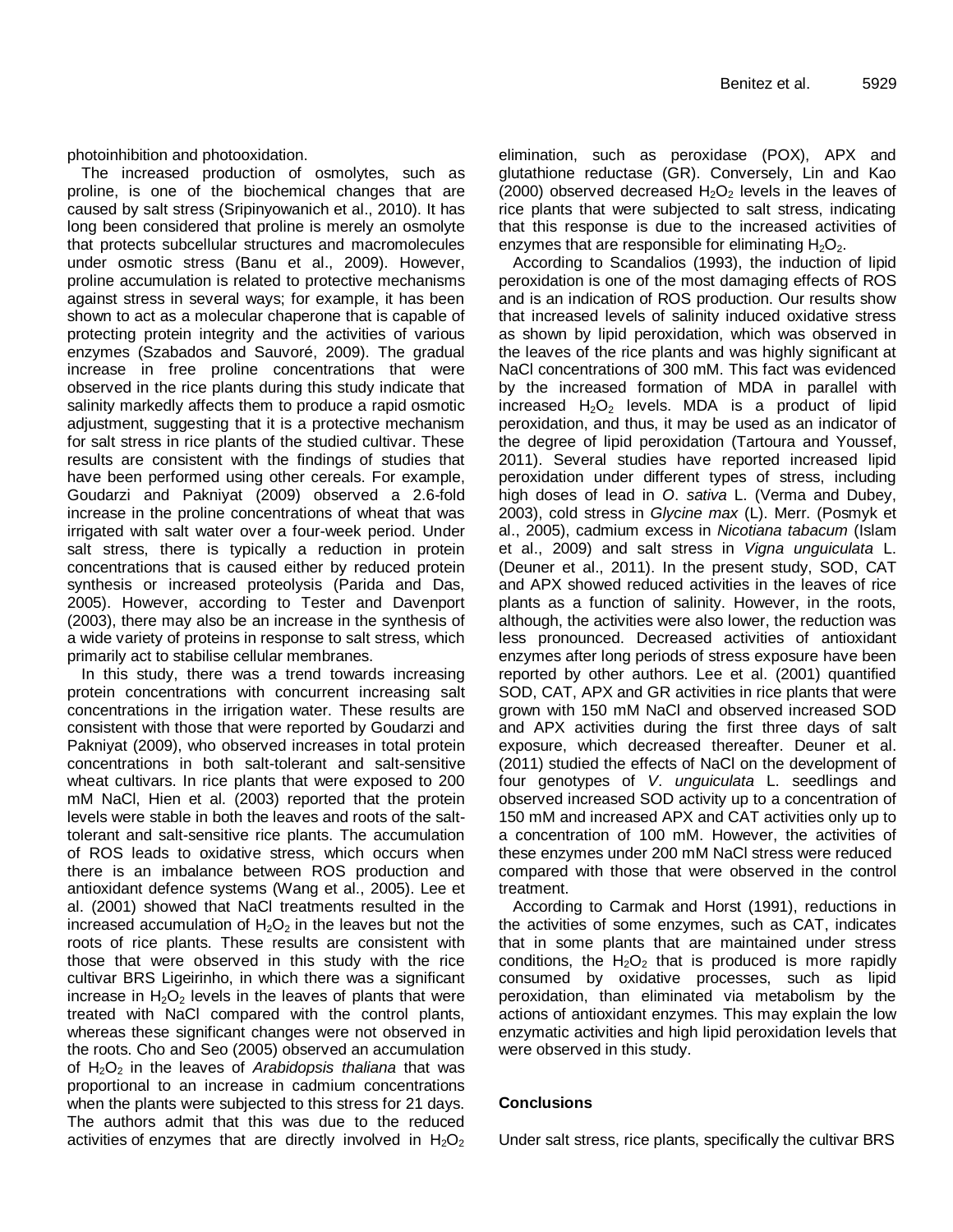Ligeirinho, maintain chlorophyll and protein synthesis at levels approaching or exceeding those that are found in plants grown without NaCl. This response may possibly be related to increased proline levels. Conversely, after 30 days of salt exposure, the rice plants showed decreased antioxidant enzymatic activity, and the majority of the  $H_2O_2$  that was produced was preferentially consumed by lipid peroxidation. Finally, the changes that were caused by salinity were more pronounced in the leaves. However, further studies are necessary to understand the manner in which these mechanisms are activated and triggered within the plant cell.

## **ACKNOWLEDGMENTS**

Authors are grateful to Dr. Ariano Martins de Magalhães Jr. (EMBRAPA Clima Temperado, RS, Brazil) for providing the rice cultivars seeds. We also thank CAPES (Coordenação de Aperfeiçoamento de Pessoal de Nível Superior) for financial support of this research.

#### **REFERENCES**

- Ashraf M, Foolad MR (2007). Roles of glycine betaine and proline in improving plant abiotic stress resistance. Environ. Exp. Bot. 59:206- 216.
- Azevedo RA, Alas RM, Smith RJ, Lea PJ (1998). Responses of antioxidant enzymes to transfer from elevated carbon dioxide to air and ozone fumigation, in the leaves and roots of wild-type and catalase-deficient mutant of barley. Physiol. Plant 104:280-292.
- Banu MNA, Hoque MA, Watanabe-Sugimoto M, Matsuoka K, Nakamura Y, Yasuaki S, Murata Y (2009). Proline and glycinebetaine induce antioxid ant defense gene expression and suppress cell death in cultured tobacco cells unde r salt stress. J. Plant Physiol. 166:146- 156
- Bartley GE, Scolnik PA (1995). Plant Carotenoids: Pigments for photoprotection, visual attraction, and human health. Plant Cell 7:1027-1038.
- Bates LS, Waldren RP, Teare ID (1973). Rapid determination of free proline for water-stress studies. Plant Soil 39:205-207.
- Buege JA, Aust SD (1978). Microsomal lipid peroxidation. Methods Enzymol. 52:302-310.
- Bradford MM (1976) A rapid and sensitive method for the quantification of microgram quantities of protein utilizing the principle of protein-dye binding. Anal. Biochem. 72:248-254.
- Carmak I, Horst WJ (1991). Effect of Al lipid peroxidation, superoxide dismutase, catalase and peroxidase activities in root tips of soybean (*Glicine max* L.). Physiol. Plant 834:463-468.
- [Chang](https://springerlink3.metapress.com/content/?Author=In-Hwa+Chang) IH, Cheng [KT,](https://springerlink3.metapress.com/content/?Author=Kai-Teng+Cheng) Huang [PC,](https://springerlink3.metapress.com/content/?Author=Po-Chuan+Huang) Lin [YY,](https://springerlink3.metapress.com/content/?Author=Yen-Yu+Lin) Cheng [LJ,](https://springerlink3.metapress.com/content/?Author=Lee-Ju+Cheng) Cheng [TS \(2011\).](https://springerlink3.metapress.com/content/?Author=Tai-Sheng+Cheng) [Oxidative stress in greater duckweed \(](https://springerlink3.metapress.com/content/?Author=Tai-Sheng+Cheng)*Spirodela polyrhiza*) caused by [long-term NaCl exposure. Acta Physiol.](https://springerlink3.metapress.com/content/?Author=Tai-Sheng+Cheng) Plant doi: 10.1007/s11738- [011-0913-7.](https://springerlink3.metapress.com/content/?Author=Tai-Sheng+Cheng)
- Cho UH, Seo NH (2005). Oxidative stress in Arabidopsis thaliana exposed to cadmium is due to hydrogen peroxide accumulation. Plant Sci. 168:113-120.
- Deuner C, Maia M de S, Deuner S, Almeida A da S, Meneghello GE (2011). Viability and antioxidant activity in seeds of cowpea genotypes submitted to salt stress. Rev. Bras. Sementes 33:711-720.
- FAO, Food and Agriculture Organization of the United Nations (2008). Extent and Causes Salt-affected Soils in Participating Countries – Land and Plant nutrition management service.

http://www.fao.org/ag/agl/agll/spush/topic2.htm#top.

- Giannakoula A, Moustakas M, Syrus T, Yupsanis T (2010). Aluminum stress induces up-regulation of an efficient antioxidant system in the Al-tolerant maize line but not in the Al-sensitive line. Environ. Exp. Bot. 67:487-494.
- Giannopolitis CN, Reis SK (1977). Superoxide dismutases: II. Purification and quantitative relationship with water soluble protein in seedlings. Plant Physiol. 59:315-318.
- Goudarzi M, Pakniyat H (2009). Salinity Causes Increase in Proline and Protein Contents and Peroxidase Activity in Wheat Cultivars. J. Appl. Sci. 9:348-353.
- Hernandez-Pinero JL, Maiti RK, Star J, Diaz G, Onhalez A, Avila ML, Orough-Bakhch R (2002). Effect of lead and cadmium on seedling growth chlorophyll and protein content of common bean (*Phaseolus vulgaris*), alfalfa (*Medicago sativa*), avena (*Avena sativa*) and rye grass (*Lolium multiflorum*) selected as hyperaccumulator of heavy metals. Res. Crops 3:473-480.
- Hien DT, Jacobs M, Angenon G, Hermans C, Thu TT, Son LV, Roosens NH (2003). Proline accumulation and  $\Delta^1$ -pyrroline-5-carboxylate synthetase gene properties in three rice cultivars differing in salinity and drought tolerance. Plant Sci. 165:1059-1068.
- Hoagland DR, Arnon DI (1938). The water culture method for growing plants without soil. University of California College of Agriculture, Berkeley.
- Islam MM, Hoque MD, Okuma E, Banu MNA, Shimoishi Y, Nakamura Y, Murata Y (2009). Exogenous proline and glycinebetaine increase antioxidant enzyme activities and confer tolerance to cadmium stress in cultured tobacco cells. J. Plant Physiol. 166:1587-1597. doi: 10.1016/j.jplph.2009.04.002.
- Lacerda CF, Cambraia J, Cano MAO, Ruiz, HA (2001). Plant growth and solute accumulation and distribution in two sorghum genotypes, under nacl stress. [Rev. Bras. Fisiol. Veg.](http://www.scielo.br/scielo.php?pid=S0103-31312001000300003&script=sci_abstract) 13:270-284.
- Lee DH, Kim YS, Lee CB (2001). The inductive responses of the antioxidant enzymes by salt stress in the rice (*Oryza sativa* L.). J. Plant Physiol. 158:737-745.
- Lichtenthaler HK (1987). Chlorophylls and carotenoids: pigments of photosynthetic biomem-branes. In: Packer L, Douce R (eds.) Methods in Enzimology. Academic Press, London, UK pp. 350-381.
- Lin CC, Kao CH (2000). Effect of NaCl stress on  $H_2O_2$  metabolism in rice leaves. Plant Growth Regul. 30:151-155.
- Lunde C, Drew DP, Jacobs AK, Tester M (2007). Exclusion of na1 via sodium atpase (ppena1) ensures normal growth of physcomitrella patens under moderate salt stress. Plant Physiol. 144:1786-1796.
- Maggio A, Miyazaki S, Veronese P, Fujita T, Ibeas JI, Damsz B, Narasimhan ML, Hasegawa P, Joly RJ, Bressandoes RA (2002). Does proline accumulation play an active role in stress-induced growth reduction. Plant J. 31:699-712.
- Nakano Y, Asada K (1981). Hydrogen peroxide is scavenged by ascorbate specific peroxidase in spinach chloroplasts. Plant Cell Physiol. 22:867-880.
- Netono GW, Onyango JC, Beck E (2004). Sorghum and salinity: gas exchange and chlorophyll fluorescence of sorghum under salt stress. Crop Sci. 44:806-811.
- Panda SK, Khan MH (2009). Growth, Oxidative Damage and Antioxidant Responses in Greengram (*Vigna radiata* L.) under shortterm Salinity Stress and its Recovery. Crop Sci. 195:442-454.
- Parida AK, Das AB (2005). Salt tolerance and salinity effects on plants: a review. Ecotoxicol. Environ. Saf 60:324-349.
- Posmyk MM, Bailly C, Szafranska K, Janas KM, Corbineau F (2005). Antioxidant enzymes and isoflavonoids in chilled soybean (*Glycine max* (L.) Merr.) seedlins. J. Plant Physiol. 162:403-412. doi:10.1016/j.jplph.2004.08.004.
- Santos CV (2004). Regulation of chlorophyll biosynthesis and degradation by salt stress in sunflower leaves. Sci. Hortic. (Amsterdam) 103:93-99.
- Scandalios JG (1993). Oxygen stress and superoxide dismutase. Plant Physiol. 101:7-12.
- Scandalios JG (2005). Oxidative stress: molecular perception and transduction of signals triggering antioxidant gene defenses. Braz. J. Med. Biol. Res. 38:995-1014.
- Sharma PK, Hall DO (1991). Interaction of salt stress and